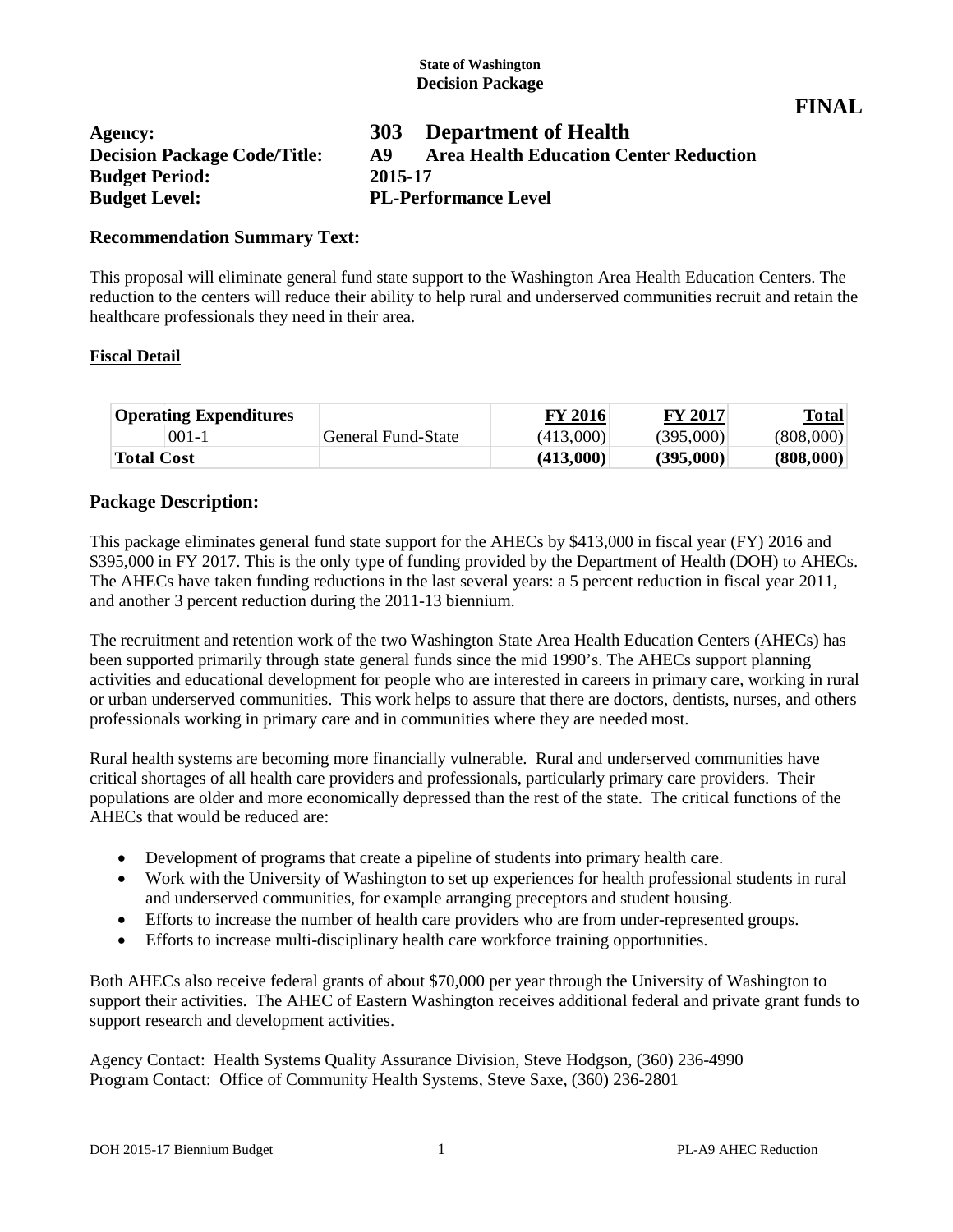### **Narrative Justification and Impact Statement:**

#### *What specific performance outcomes does the agency expect?*

The Department of Health (DOH) is submitting this reduction option in response to the Governor's request for reductions equaling 15 percent of the department's 2015-2017 General Fund State appropriations. While assessing these cuts, the department focused on maintaining foundational public health services that would most effectively maintain a public health system that ensures public health and safety. These cuts will partially reduce the department's capacity to support workforce planning activities for rural and underserved communities.

AHEC contract activities include: recruitment and retention of primary care providers for rural and underserved communities, worker/provider workforce development; clinical placements for health profession students in rural and underserved rotations; health professional educational development, and creating innovations in health care. This reduction will eliminate all of their contractual work.

The DOH has staff that coordinates recruitment and retention activities with partner agencies, and direct recruitment for rural and underserved communities. The AHECs and other agencies extend this work by making visits to medical schools and other programs to encourage students to work in rural areas. Some of these visits would not happen without this funding.

AHECs also coordinate the rural and underserved rotation option; a program for medical students. This program serves about 40 students per year, so the placement coordination would have to be done by another entity. The educational development and innovative work done by the AHECs would be partially lost with this cut.

AHECs are also contracted to provide educational events, and find new ways to deliver education to health care professionals. Both of these activities are done in coordination with other agencies, so the other agencies will need to take a stronger role in this work. There will likely be impacts on Washington's rural and underserved residents, and some health care student and provider education will be lost.

#### **Performance Measure Detail**

# **Activity: A014 Access to Quality Health Care Services**

#### *Is this DP essential to implement a strategy identified in the agency's strategic plan?*

Adoption of this proposal would impact goal three: Improve access to quality, affordable, integrated healthcare. These efforts ensure adequate numbers of health care providers in rural communities, and increase access to affordable care by reducing the distance rural residents must travel for primary care.

#### *Does this decision package provide essential support to one or more of the Governor's Results Washington priorities?*

Adoption of this proposal would impact Goal 4: Healthy and Safe Communities

Goal 4:1.3.c. Increase percentage of residents who report they have a personal doctor of health care provider from 75 percent to 82 percent by 2016.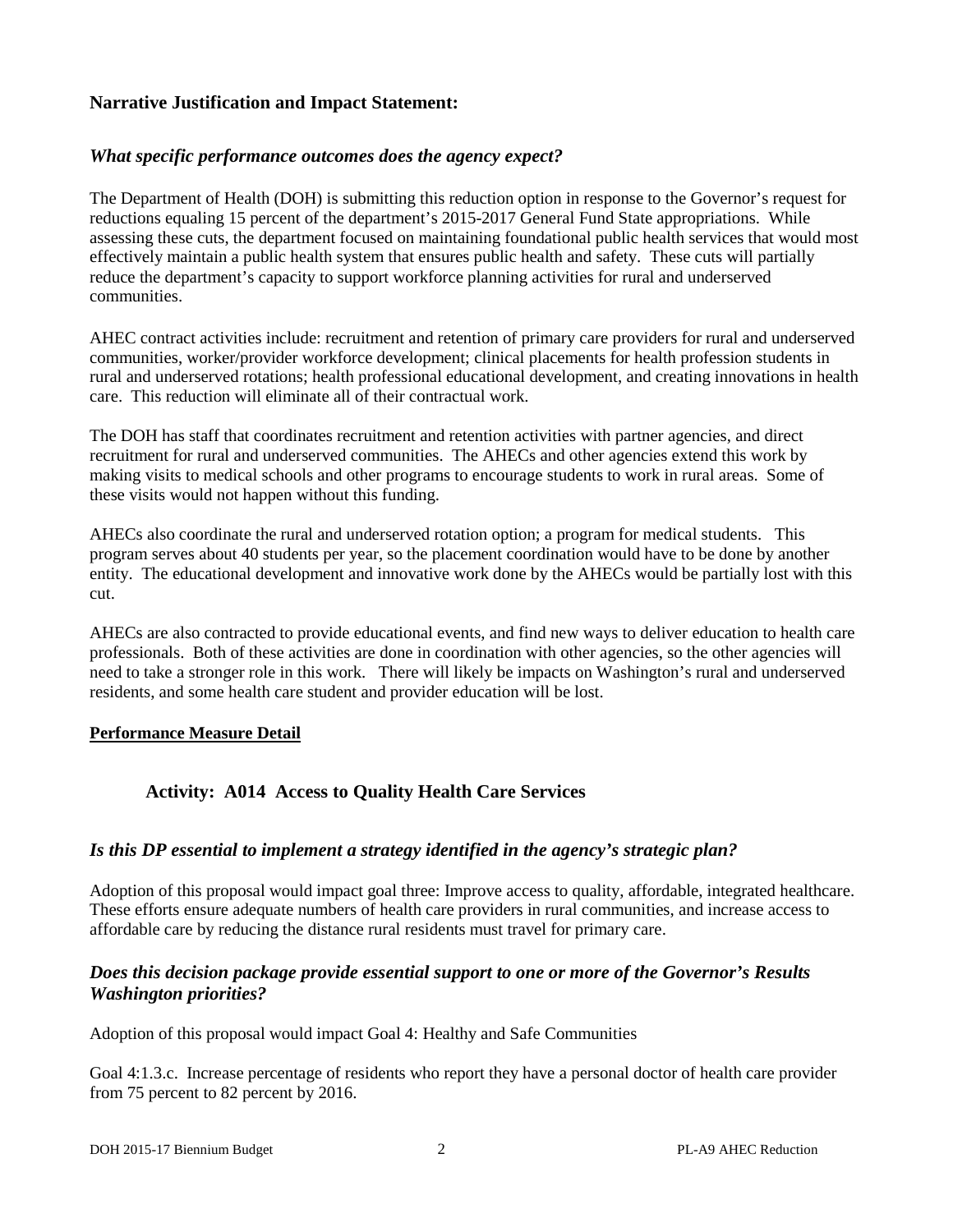Increasing the availability of providers in rural and underserved communities will give residents the opportunity to have a personal doctor or health care provider.

#### *What are the other important connections or impacts related to this proposal?*

It is anticipated that there will be a need to reorganize efforts around rural and underserved workforce activities in Washington state. The AHECs and the University of Washington are stakeholders who are concerned about the viability of the AHECs given the reduction.

### *What alternatives were explored by the agency and why was this alternative chosen?*

The Department of Health (DOH) used the following process to get to the mandated 15 percent General Fund State Reductions:

- All General Fund State supported programs were put into three tiers:
	- o Tier 1 Programs that are 100 percent foundational public health services
	- o Tier 2 Programs that are partially foundational public health services and/or directly tied to the Governor's Results Washington measures and/or part of the agency strategic plan
	- o Tier 3 All remaining general fund programs
- Tier 2 and Tier 3 programs were scored using the public health criteria matrix, then ranked using the scores and our professional judgment
- Reductions were proposed from the ranked list
- The DOH widely shared our draft reductions both internally and externally to the department and sought feedback

### *What are the consequences of adopting or not adopting this package?*

If adopted it will reduce the AHECs ability to help rural and underserved communities recruit and retain the healthcare professionals they need in their area.

# *What is the relationship, if any, to the state capital budget?*

None.

# *What changes would be required to existing statutes, rules, or contracts, in order to implement the change?*

None.

# *Expenditure and revenue calculations and assumptions*

Revenue:

None.

Expenditures:

This package reduces the contracts for the AHECs effective June 2015 by \$413,000 in fiscal year (FY) 2016 and \$395,000 in FY 2017.